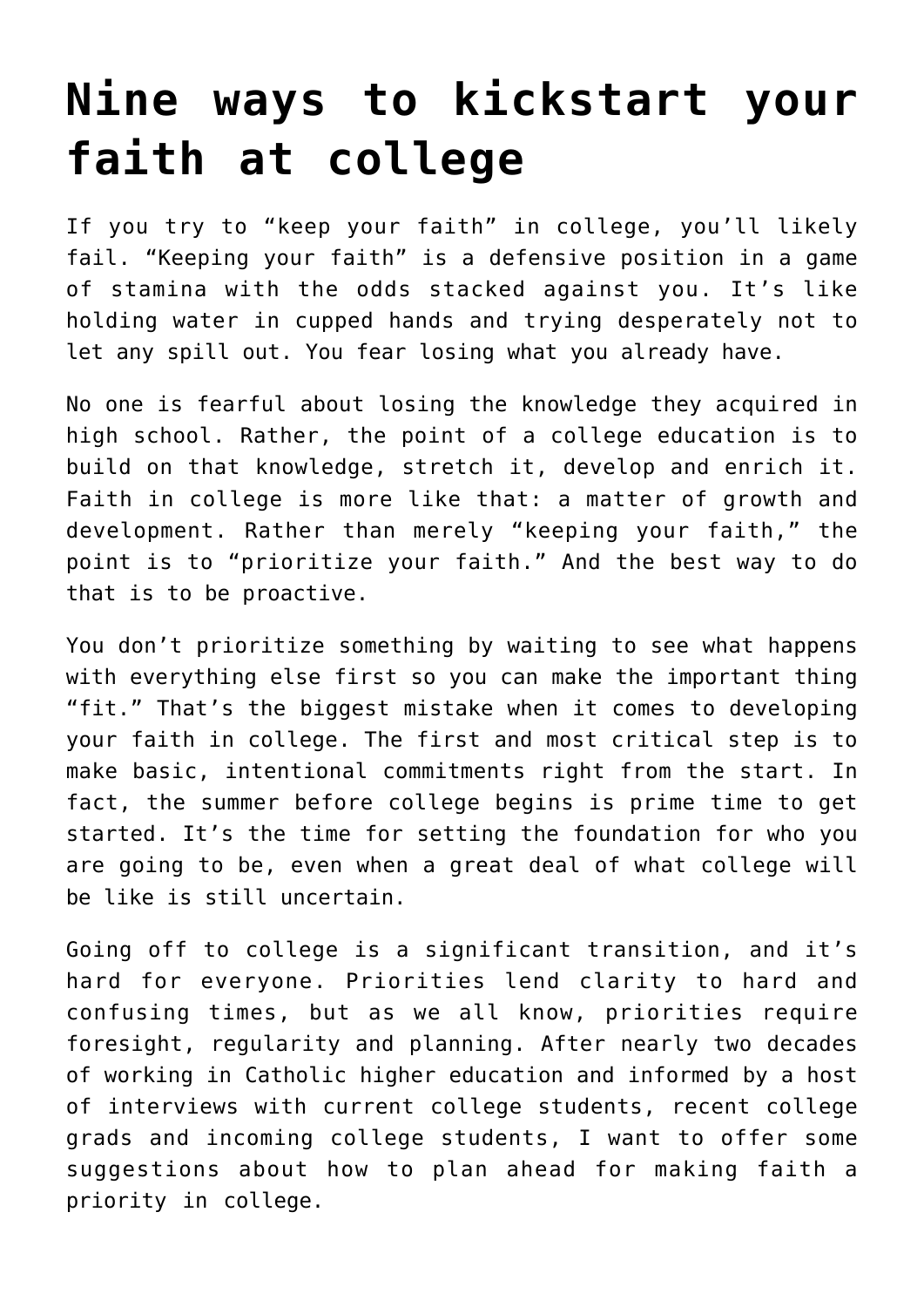*Leonard J. DeLorenzo, Ph.D., is on faculty at the McGrath Institute for Church Life and teaches theology at the University of Notre Dame. His latest book is ["What Matters](https://amzn.to/2MjWAIQ) [Most: Empowering Young Catholics for Life's Big Decisions"](https://amzn.to/2MjWAIQ) (Ave Maria Press, \$16.95).*

## **1. Begin and end with prayer**

The first and last thing you do every day says a lot about your priorities. A consistent morning and evening prayer routine helps set a foundation of faith for life in college. Such routines give your days a basic order, which becomes especially important when you go through periods of being overwhelmed or stressed. These are small, daily acts of trust. What matters is not so much that you "feel" something, but that you stick to it, just like hanging out with your best friend or family is sometimes just about being there.

For day's beginning, I recommend nonspontaneous prayer that is prepared for you because, let's be honest, most college students aren't at their best in the morning. Morning prayer from the Liturgy of the Hours is ideal. If you are unfamiliar with the Liturgy of the Hours, it's easy to learn, especially with someone to show you (any priest can help, among others). There are also multiple apps, but maybe less time on devices is a good thing. Morning prayer will take 10 or 15 minutes each day. The Church's prayers are there so you just show up to pray, alone or with others.

For the end of the day, you could pray Evening Prayer from the Liturgy of the Hours, or something like the "examen" (if this is new to you, just Google "examen" — all the top hits are helpful). This prayer leads you to become aware of God's presence, give thanks, review your day, face your shortcomings and look forward to the day to come.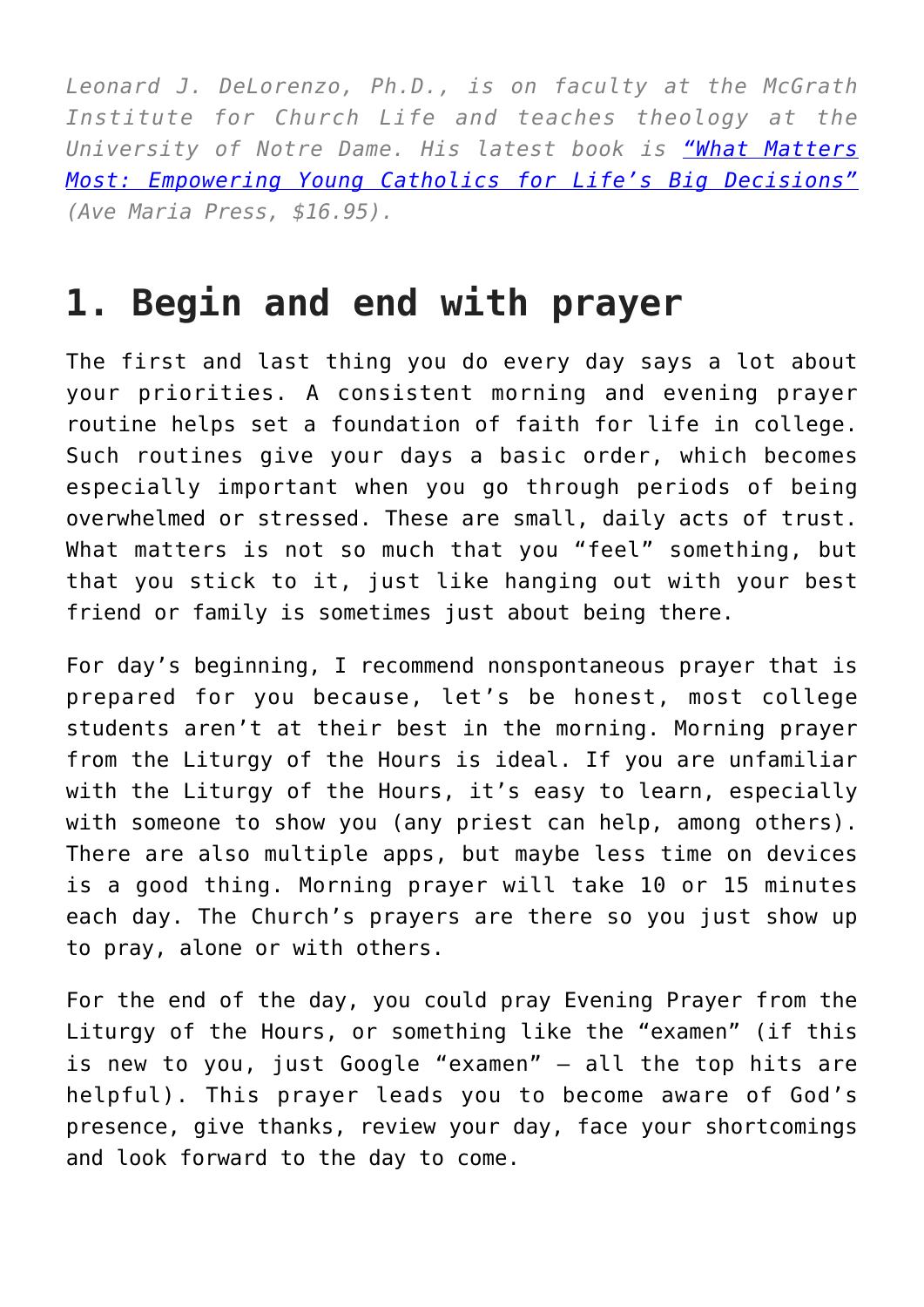

Shutterstock

You don't necessarily have to do the same thing every day, but the point is to do something each day and keep a regular schedule. You may need variety, so perhaps in the evening you pray a Rosary on Monday, Wednesday and Friday, then do the examen on Tuesday, Thursday, Saturday and write in a prayer journal on Sunday night. The aim should be to establish an intentional routine so you can spend at least 15 minutes in prayer at the beginning and end of each day.

Rather than waiting for the semester to begin before figuring this stuff out, begin practicing this summer when you likely have a more flexible schedule. Build momentum so that when the semester begins, you already know what you're doing. This routine will give you stability when a lot of other things are in flux.

## **2. Frequent the sacraments**

Indeed, many things in your life will change in the coming years. How you spend your time, what you're passionate about and the quality of your relationships may all change. You'll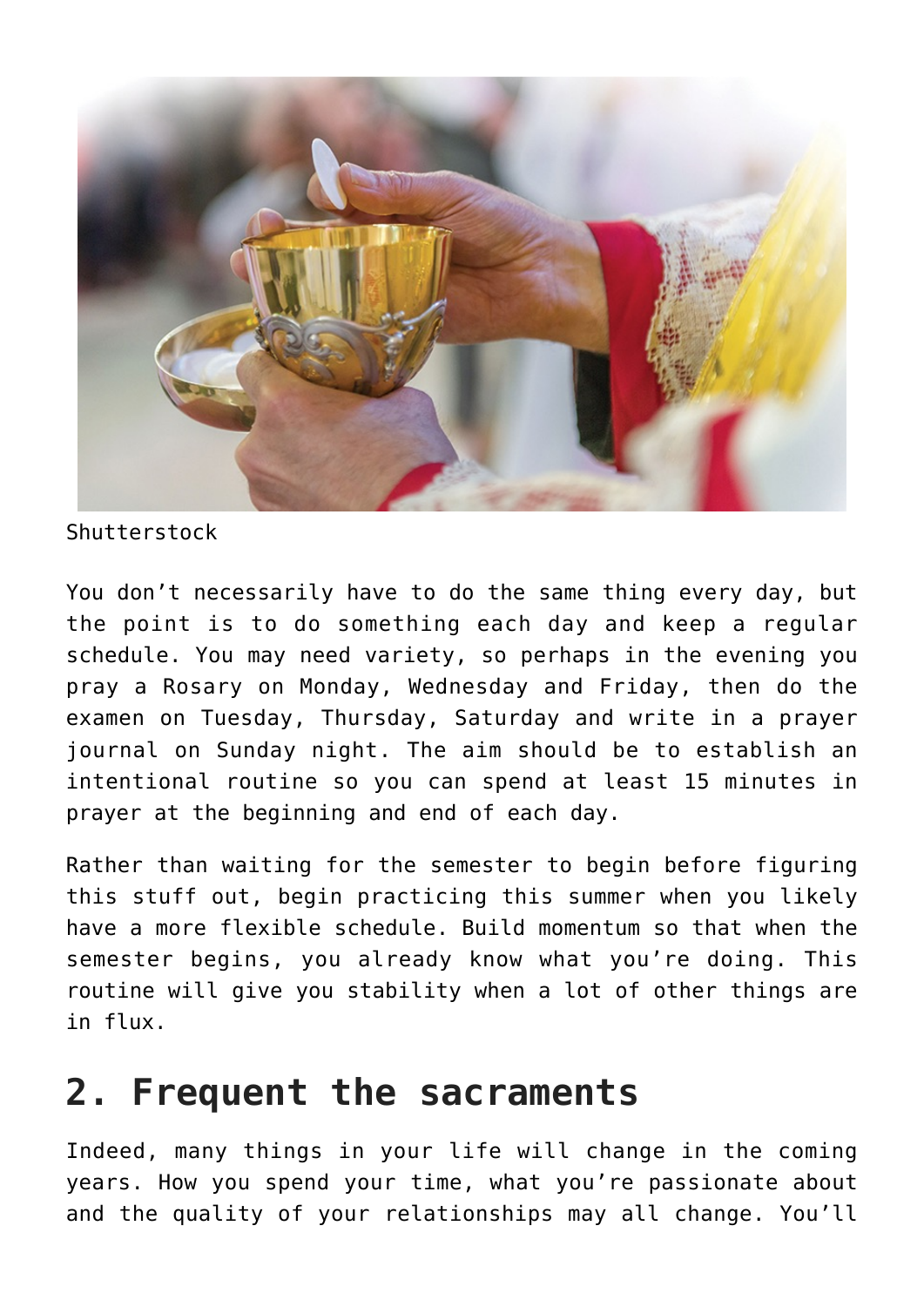likely go through periods of self-doubt and try-and-fail many times over. In times like these — which continue throughout life — we need a constant presence to guide us. The sacraments give us precisely that: the abiding presence of Christ, who always shows up and doesn't change on us.

Go to Mass at least every Sunday, and maybe more often. Receive the Eucharist. Even when you don't "feel anything" at Mass, show up, receive, leave and return again. Before you go to college, figure out when and where you will go to Mass, and maybe even with whom.

Also, regularly celebrate the Sacrament of Reconciliation. This may sound odd, but plan in advance when you'll go. Put a date on the calendar monthly or quarterly, then follow through. The confessional is a place of freedom, where Christ frees you from what you are not and for the sake of who he calls you to be.

We all have non-negotiable things in our lives - things we do no matter what. For Catholics, that means frequenting the sacraments.

#### **Incoming Freshmen**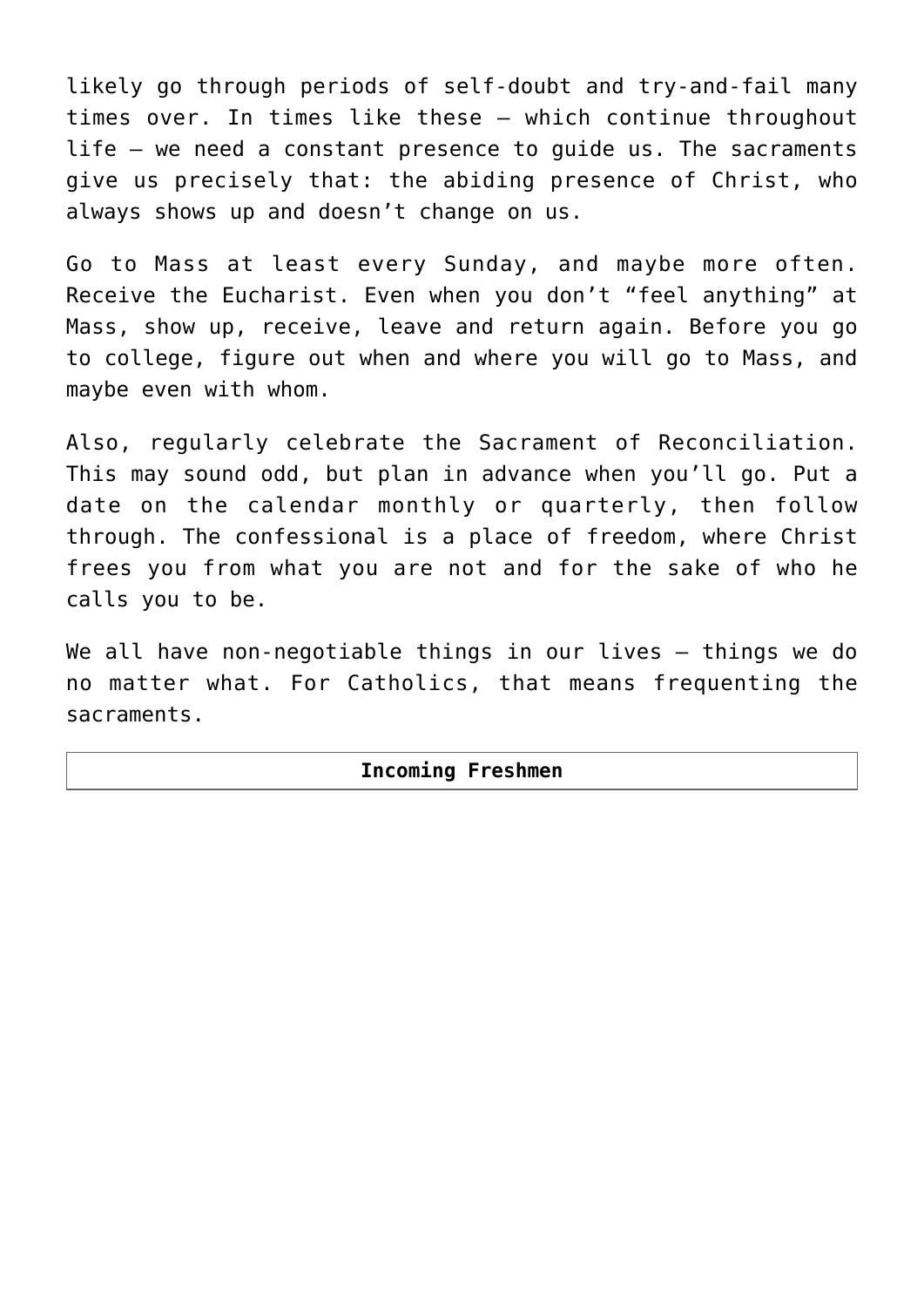*High school graduates from the class of 2018, beginning college this fall, shared their plans and concerns for growing in faith on campus:*

*What do you think will be important for practicing your faith in college?*

"In addition to Mass and confession, adoration and daily prayer are priorities for my spiritual life in college. I plan on

surrounding myself with other holy women who share my values." — Molly S.

"I want to follow Pope Francis' advice to always rejoice and be glad and to try to live a life of holiness, or charity, to the fullest." — Anna S.

"I plan to find a spiritual director when I get to campus, and I expect that I will become involved in campus ministry." — Lizzie S.

#### **What worries you about going into college?**

"I worry I'll allow myself to get too caught up in grades and competition. I'm worried about finding those people who support me and help me grow and challenge me to be more authentically who I'm called to be." — Maggie G.

"I think I'm most worried about being on my own. I'm going a long way from home … . I'm going to have to hold myself accountable,

not just in my faith life but in my academic, musical and athletic pursuits." — Rob H.

"The college social scene is a slippery slope, and even those with the best intentions can end up in the worst situations. I will have to be firm in my resolve when it comes to how I will and will not spend my time." — Lizzie S.

*How do you think you most need to grow in college?* "I need to better my practice of prayer itself and transition it into more of an adult prayer life." — Nicholas K.

"I need to grow in my confidence in myself. … And I need to continue to get better at dealing with challenges, anxieties,and failures." — Maggie G.

"I need to work on taking full ownership for my faith life and for my personal development. I also need to develop better time management skills." — Katie L.

"In college, I think I need to grow most in my dedication to service." — Anna S.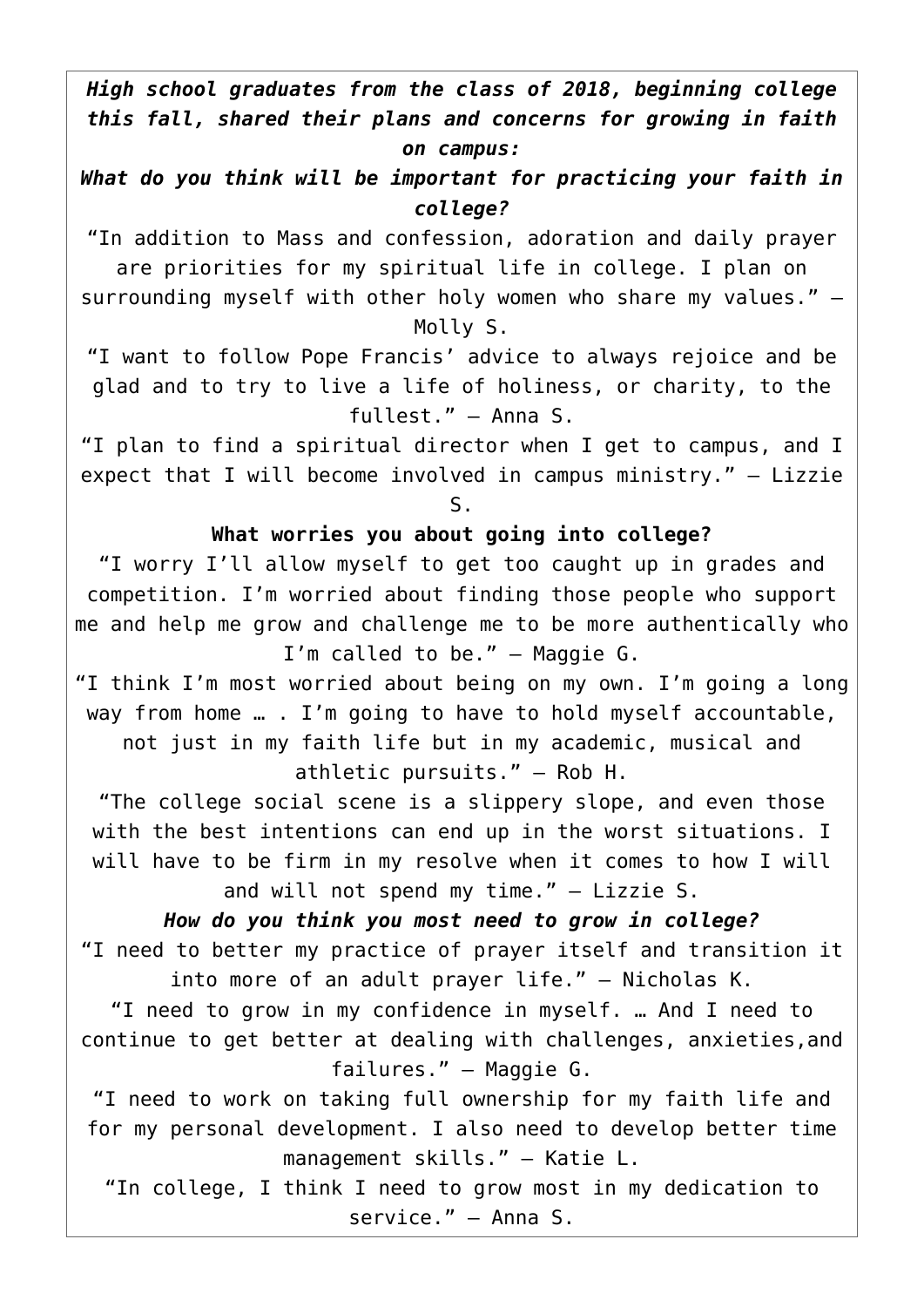## **3. Keep holy the Sabbath**

There's a lot to do in college, whether school work or extracurriculars or socializing. One week flows into the next, and it can feel like you're always trying to catch up, just to start something else. Actually, this isn't just college — this is what life is often like after college, too. And for more high school students today than ever, it is even what life is like before college. It's easy to become run by a schedule with an endless series of tasks. That's not only exhausting, it's also inhuman.

Here's a way to be totally countercultural: keep holy the Sabbath. What does that mean? At minimum, it means don't do work on Sundays. To make this possible, plan your weeks smartly so you can accomplish your work in six days rather than seven. Keeping Sunday different has all kinds of practical benefits, but at its base it's a commandment. The Lord knows what's good for us and working all the time is not.

So what do you do on Sunday if not work? Obviously, go to Mass. Spend time in conversation with friends and family. Spend a bit of extra time in prayer. Journal. Read something nourishing that has not been assigned. And perform a work of mercy.

But isn't a work of mercy, well, work? Not in the same way that school work or a job is work. A work of mercy — like feeding the hungry, visiting the imprisoned, teaching the ignorant, praying for the living and the dead — is a free gift of your time for the sake of someone else who is not free. If someone is hungry, they're not free, or if they're ignorant, thirsty, homeless or neglected and lonely. When we perform a work of mercy, we do the work of God, which is never a "work" of compulsion or necessity, but a gift. Giving time on the Sabbath to practice making a free gift of yourself is itself an act of faith.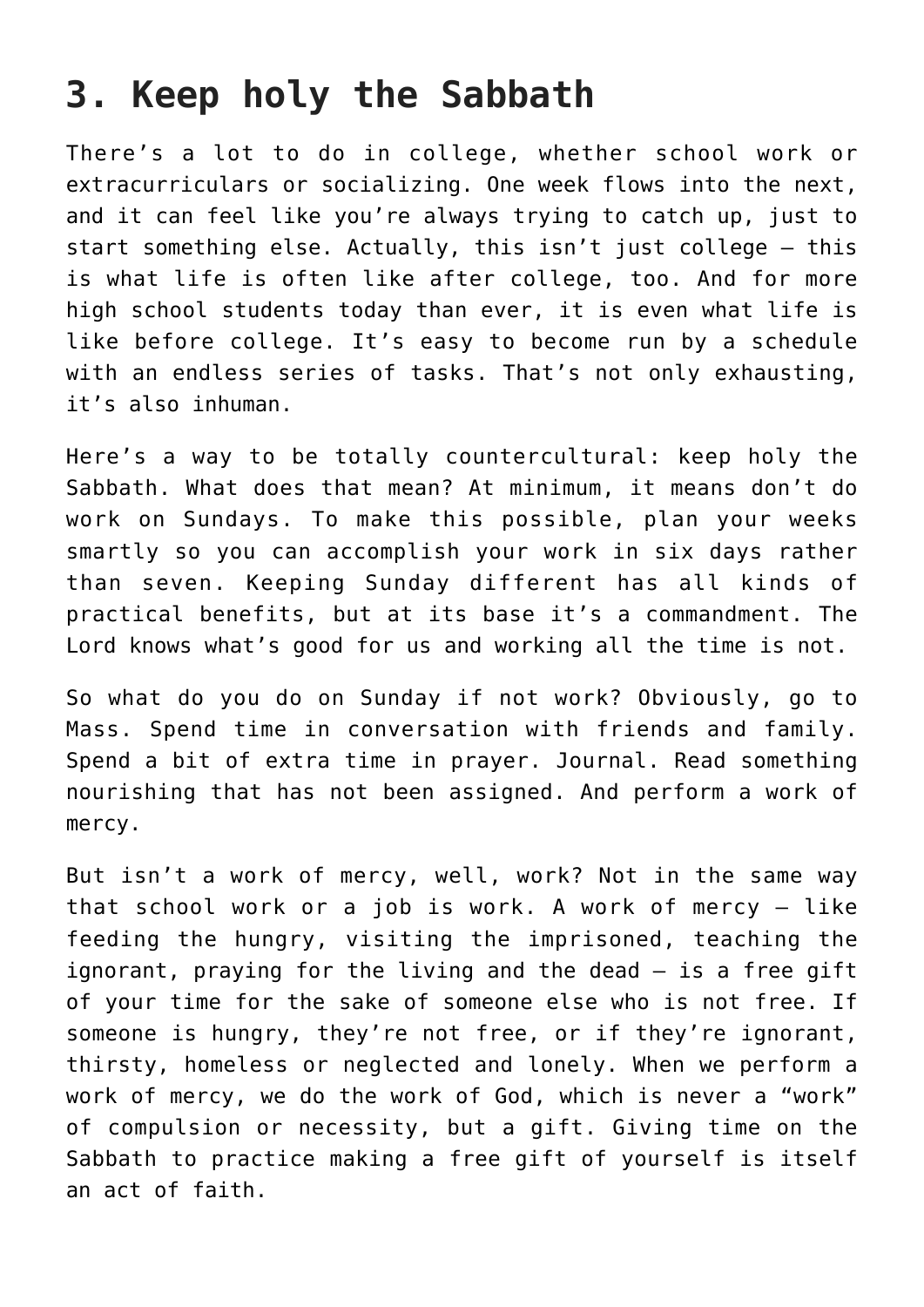## **4. Mend broken relationships**

College is a time to start fresh. It's possible to try "to put your past behind you," as Timon tells Simba in the Lion King, but it's better to take care of what you're leaving behind before moving forward. Are there people from high school you've hurt and whose forgiveness you need? Are there people that have hurt you in some way whom you might be able to forgive? Are there people — old friends, family members, classmates — that you just couldn't get along with, whose relationship soured in some way? Before moving on to another stage of life, it's wise and healthy to address these relationships and seek reconciliation whenever possible. This is a hard thing to do.

We carry the weight of broken relationships with us as we go along. Most of the time we may not even realize how they still affect us or how they affect the other person. Initiate a conversation, write a letter, send a message in some way to seek or grant forgiveness, to set things right and to end on a positive note. Err on the side of seeking reconciliation.

There may also be people you need to thank that you haven't had a chance to thank yet — so do it. Part of starting well in the place where you're going is ending well in the place that you're leaving.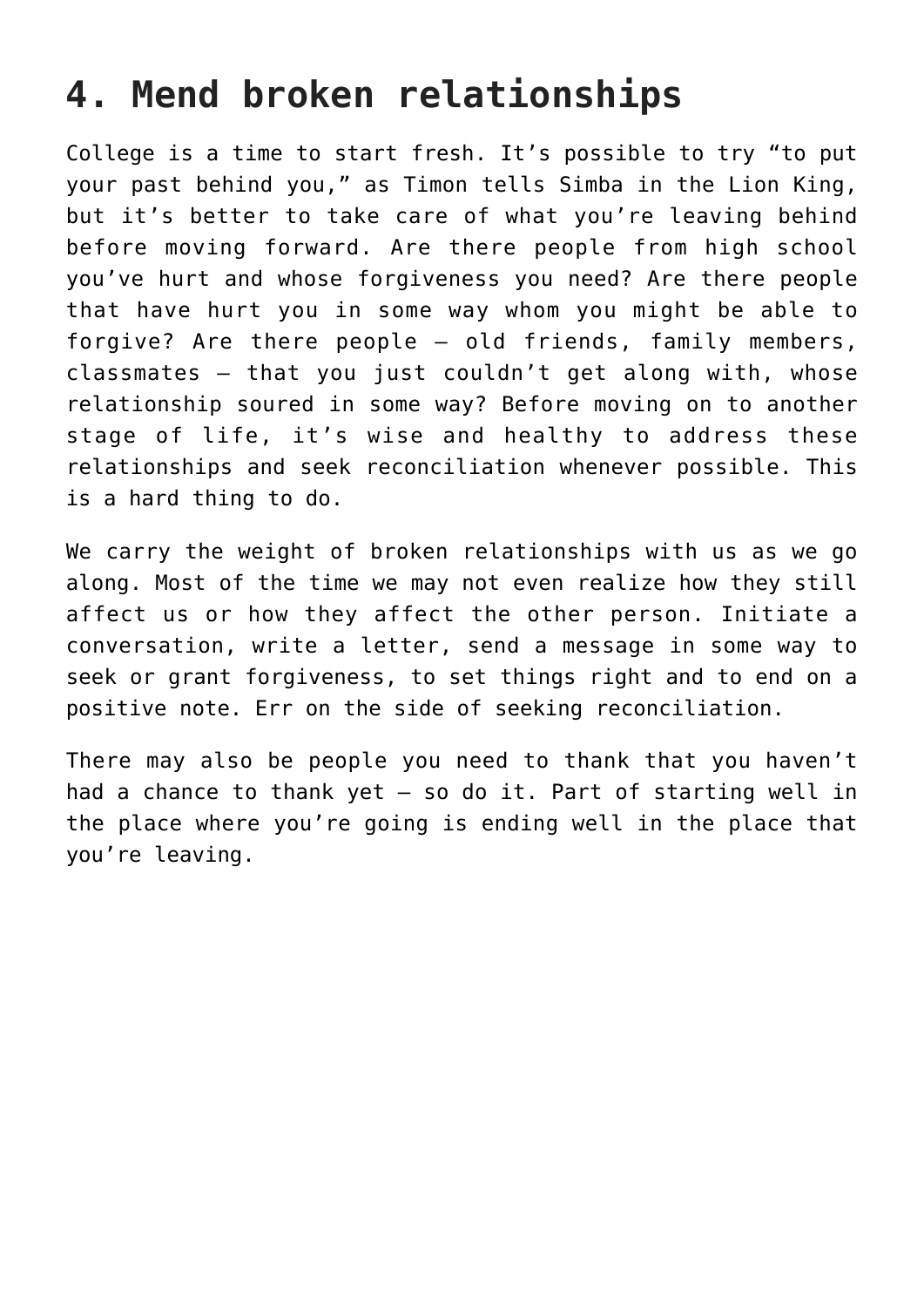

Shutterstock

### **5. Minimize your stuff**

At the very least, whoever is helping you move to college will thank you for this: Don't take everything with you. Yes, this means physical stuff. Create space by not cramming your entire home life into your new environment. Having space gives you room to grow.

But in addition to physical stuff, try to minimize other stuff, too. Is there a social media account you can delete? Whatever time you've spent on there can be freed up for something else. Is there a subscription you can cancel, maybe even Netflix?! Not falling back on that old habit opens space for new creativity.

And though nobody likes to hear this, the overwhelming majority of current and former college students strongly recommend breaking up with your high school boy/girlfriend when you go to college. This isn't necessarily about being able to date new people but, rather, about giving each other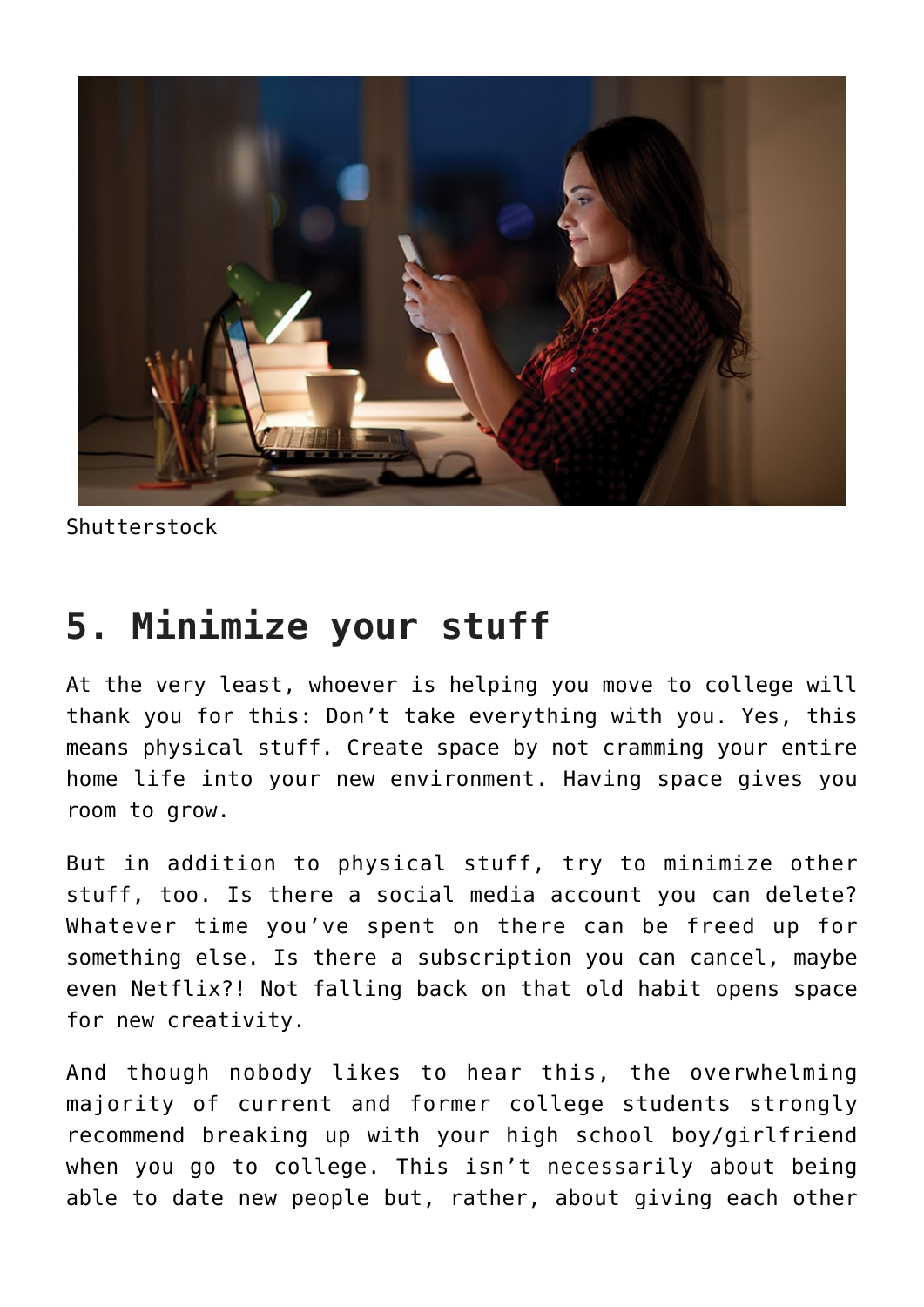space to grow.

Focus on setting a foundation for college — especially with these practices of faith and balance — without having to hold on to everything you had at home.

## **6. Plan to keep in touch**

In order for the people who mean the most to you to continue to be important in your life (and vice versa), you need to prioritize staying in touch with them. Again, waiting for everything else to settle in to place before figuring out how and when you'll tend to these relationships is a recipe for unintentionally deprioritizing them.

You simply cannot stay in touch with everyone from home or from high school, nor should you. You'll be making new friends and your old friends will be making new friends, too. You may reconnect with people later on, perhaps over breaks. But for those people whose relationship is important, make a plan. When will you talk by phone, and how often? If it is going to be something like every two weeks, then just put dates on your calendar. You may have to adjust those dates together later, but at least then you're rescheduling something, which means that you're already committed to having the conversation.

Of course, texting and social media can keep you in contact with a fair number of people, but to really invest in a relationship will require talking or maybe even writing letters. That sounds old-fashioned, but old-fashioned people knew how to cultivate strong relationships over distance. We can learn from them.

On the flip side, it's also important to not stay in constant contact with people back home if you go away to college. Give each other space to adjust to new lives in new places. Part of scheduling when to talk is not just keeping communication regular but also keeping it from being too much. (Attention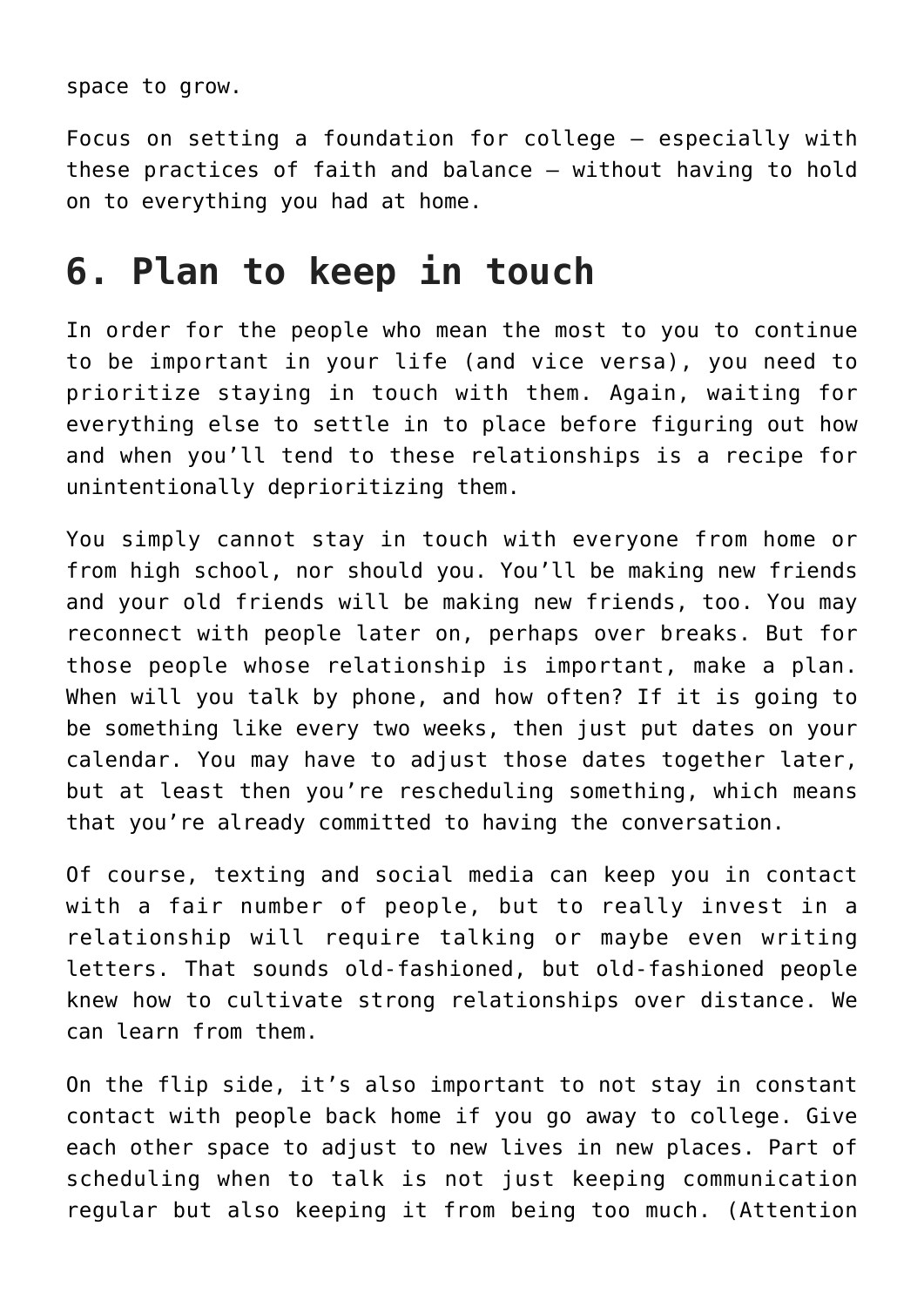parents: Let them go a bit!)

## **7. Read for pleasure**

With the flow of college classes, it is all too common for your course syllabi to determine all that you will think about and read. So here's another countercultural practice for a college student: Choose one book that you will read during the first semester that is not for a class. Make it something enriching, or educational in a different way from what you will be reading in school. Then, intentionally set time aside for this book. One book is not a lot — maybe you will finish this early in the semester — but don't try to do too much; pick just one book.

## **8. Seek out spiritual direction and faith community**

Most young people have not had a spiritual director. College students who have say that having one is essential, and those who haven't often wish they had. A spiritual director is a more mature disciple who is trained to help you develop your faith. This is a person with whom you meet regularly (maybe twice a month) to talk about your prayer life, your relationships, etc. Spiritual direction is not a back-andforth thing, like when friends listen to each other and help each other out; rather, a spiritual director guides you.

How do you find a spiritual director? If there is a Catholic student center, Newman center or campus ministry at your college, get in touch with them and tell them you are looking for a spiritual director, or contact local parishes. Do this in the summer before spiritual directors get booked for the year.

Almost all the current college students and recent college graduates I talked to also said that participating in and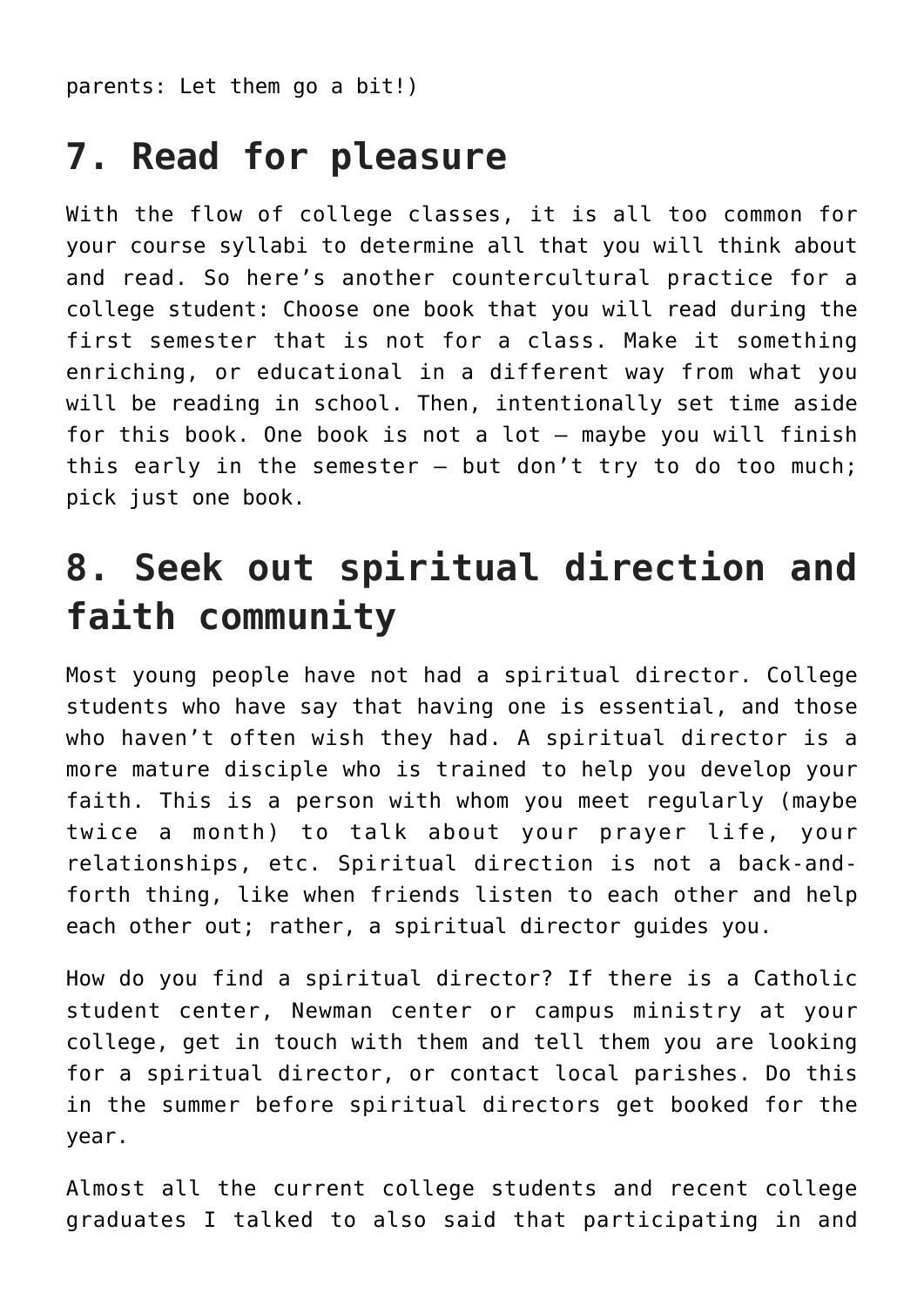building a community with other people of faith is imperative. Spend time with different groups of people, but make a point of spending time regularly with a group of people who share the Faith. And if you can't find a community, don't be afraid to start one yourself. Find a few other people who are looking for a Catholic community, then commit to going to Mass together, sharing a meal and talking on a weekly or monthly basis. Just make it regular.



Shutterstock

#### **9. Reassess often**

The summer before the first semester at college is prime time to set the foundation for developing faith in college. Being proactive rather than reactive is the key. In fact, being intentional is itself a huge step in growing into mature, adult faith. Those who enter into mature faith prioritize their faith, taking on daily and weekly habits that shape their lives over the long haul.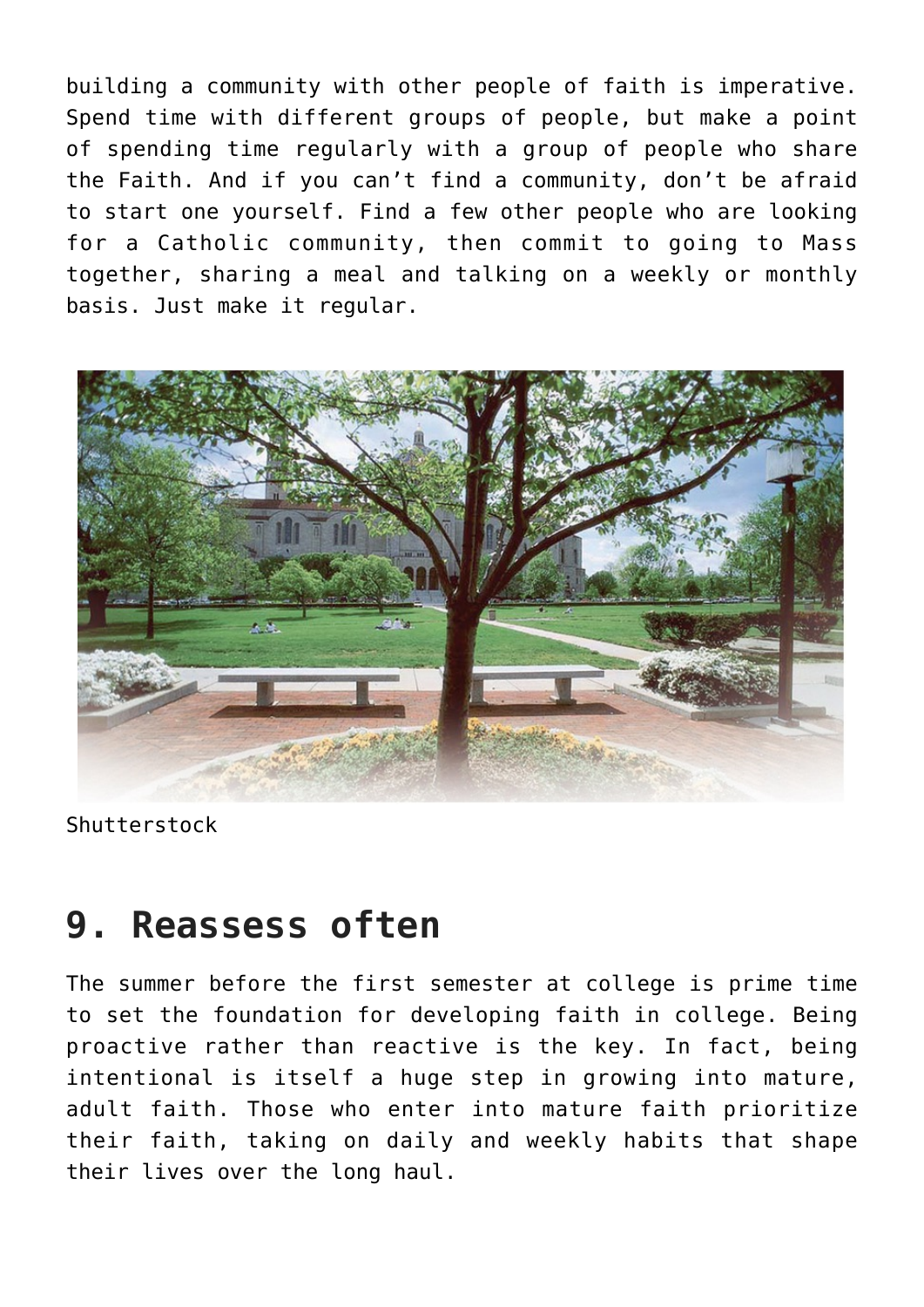And yet, don't put pressure on yourself to get everything right immediately. You won't. A recent college grad said she'd tell incoming college students to "Give yourself a lot of grace the entirety of freshman year to adjust to this new lifestyle. Be gentle on vourself."

To that point, at the end of the first semester, assess how your first semester went. How do you feel about your daily prayer (morning and evening), your engagement with the sacraments, your weekly schedule, your communities, etc.? Use the winter break to intentionally plan out the second semester, tweaking what you did the first semester as needed. Then reassess again at every break between semesters. This habit of assessing and intentional planning is a further sign of maturing faith and indeed a practice that you can and should hold on to for life.

**College students** speak

Our Sunday Visitor asked current college students and recent graduates what they did to grow in faith during college:

"The summer before would be a great time to get into a routine of daily prayer and set some goals for your prayer routine for the upcoming semester." -Kelsey, University of Dallas, Class of 2018

What do you wish you would have done in the summer before going to college?

"I wish I would have talked to other students at my high school going to [my college] that were Catholic. I ended up going to the Newman center all by myself instead of inviting them along." - Maclaine, Indiana University, Class of 2019

"I wish I would have learned more about my confirmation saint. By going to the small Catholic college that I did, I saw that many people had strong devotions to saints, and I saw how that strengthened their prayer life." - Matthew, University of Dallas, Class of 2018

What was most important for nourishing a life of faith in college?

Indiana University, Class of 2019

"Having friends who challenged my faith but who would also sit with me at Mass each week!" - Lauren, University of Notre Dame, Class of 2017

"Sticking to a prayer routine! And having a spiritual director." - Kelsey, University of Dallas, Class of 2018

"Showing up for Jesus is important. I had to schedule him in a lot in my planner. ... He's important enough for me to purposefully give him time every day."  $-$  Maclaine,